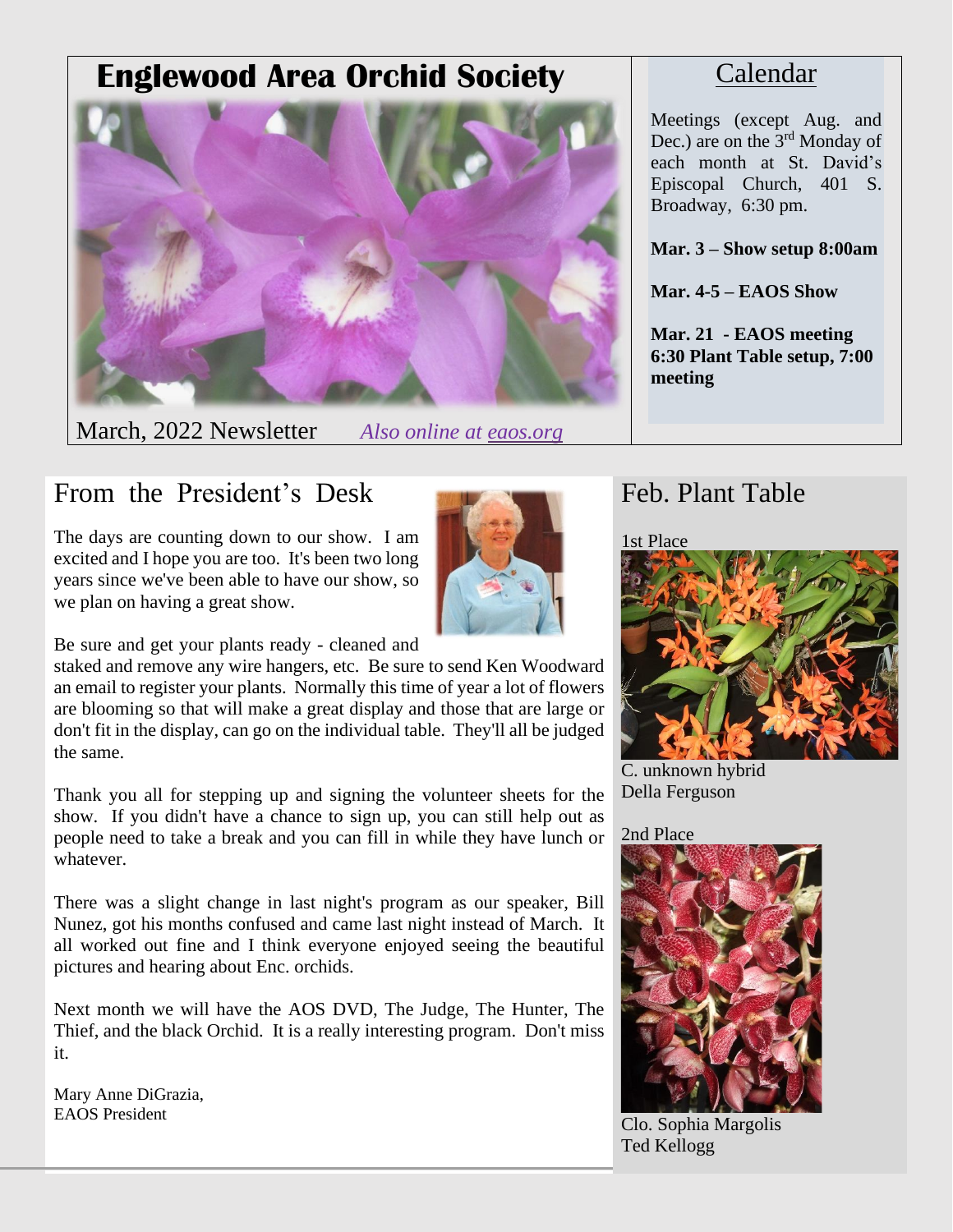#### EAOS Show

Don't forget our show on March 4 & 5 at Devers Regional Park in the Gym next to the pool. Vendors for the Englewood show will include: Blue Pagoda, Odom's Orchids, Orchids Amore, Ritter Tropic 1, Sunland Orchids, OFE, Cruise Planners, and Carol Marcus. See you there.



## EAOS Show Orchid Registration

The plants for our show are from EAOS members. These orchids are rated by AOS judges for AOS awards or ribbons from the society. To display your blooming orchids members must register the plants with the society Feb. 27, 28, and Mar. 1. The instructions for registration can be found at [EAOS.org/Show Prep 2022.](http://www.eaos.org/Show%20Prep%202022.pdf) Send all your entries to [orchids@eaos.org.](mailto:orchids@eaos.org)

3rd Place



Cl. Rebecca Northen x Ctsm. Melana Davison….Ted Kellogg

Speaker's Choice



B. martiana Ted Kellogg



Bill Nunez examines plants from the Feb. Plant Table.

#### **2022 Show Sponsors**

#### **GOLD SPONSORS**

FARLOWS ON THE WATER DR. ADAM LIPKIN, MD PA MYAKKA PINES GOLF CLUB RAV&E TOP KNOT SALON WARREN LORANGER FAMILY YMCA